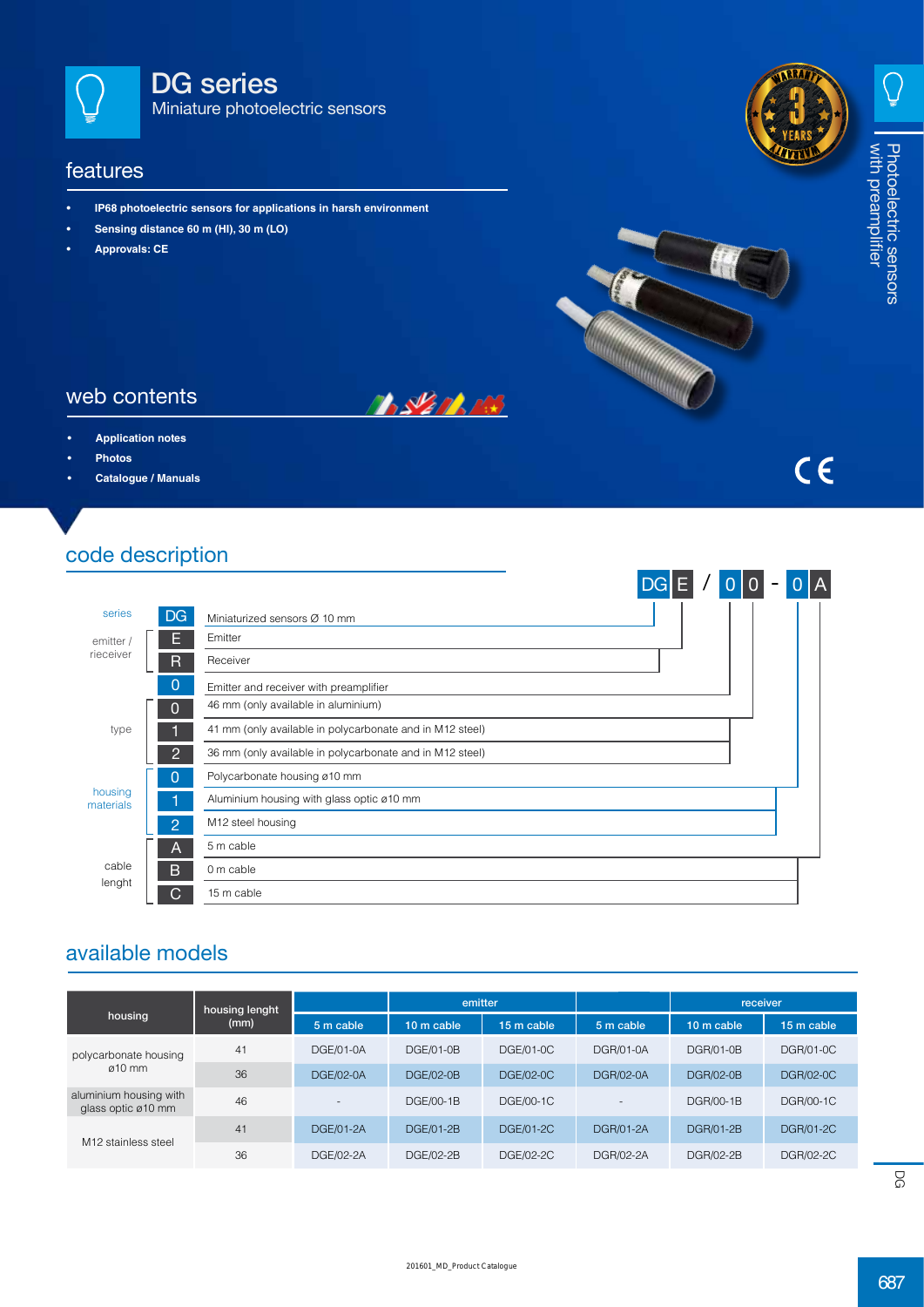

|                                | $DG*/1-0$                                                      | DG*/*2-0*       | DG*/*0-1*                         | DG*/*1-2*        | DG*/*2-2*       |  |
|--------------------------------|----------------------------------------------------------------|-----------------|-----------------------------------|------------------|-----------------|--|
| housing length                 | 41 mm                                                          | 36 mm           | 46 mm                             | 41 mm            | 36 mm           |  |
| sensing distance               | 75 m                                                           | 32 <sub>m</sub> | 60 m                              | 75 m             | 32 <sub>m</sub> |  |
| emission                       |                                                                |                 | infrared (880 nm)                 |                  |                 |  |
| operating voltage              |                                                                |                 | from UR                           |                  |                 |  |
| beam angle (1)                 | $\pm 5^{\circ*}$                                               | $± 10o*$        | $\pm 5^{\circ*}$                  | $\pm 5^{\circ*}$ | $± 10o*$        |  |
| interference to external light |                                                                |                 | 20,000 lux                        |                  |                 |  |
| temperature range              |                                                                |                 | $-20^{\circ}$ C + 60 $^{\circ}$ C |                  |                 |  |
| protection degree              |                                                                |                 | IP67 (EN60529)                    |                  |                 |  |
| <b>EMC</b>                     | in conformity with the EMC Directive according to EN 60947-5-2 |                 |                                   |                  |                 |  |
| housing type                   |                                                                | $Ø$ 10 mm       |                                   | M <sub>12</sub>  |                 |  |
| housing material               | polycarbonate                                                  |                 | anodized aluminium                | steel            |                 |  |
| lens material                  | polycarbonate                                                  |                 | glass                             | polycarbonate    |                 |  |
| cable exit material            |                                                                |                 | <b>PVC</b>                        |                  |                 |  |

(1) See characteristic curves

## electrical diagrams of the connections

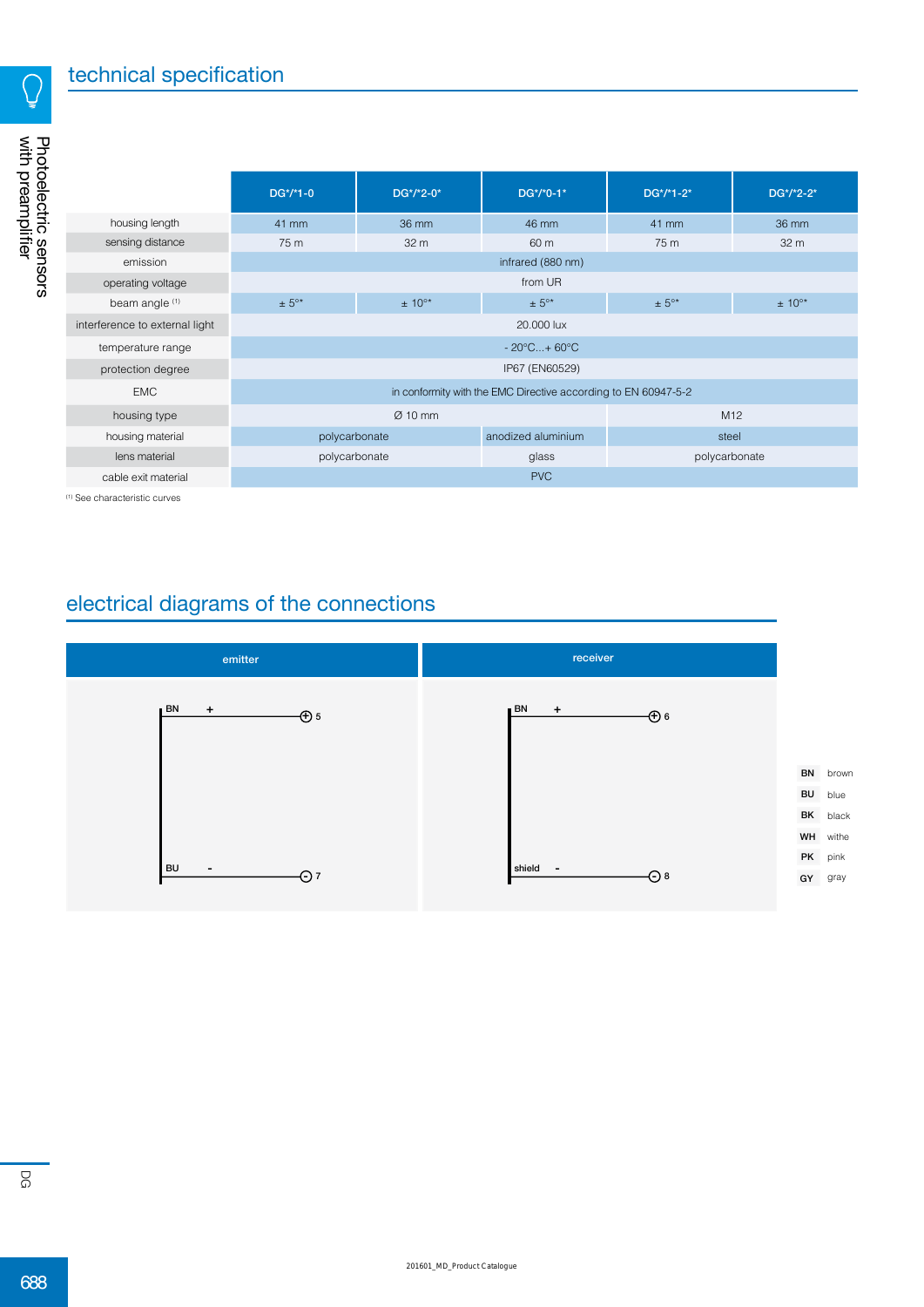### dimensions (mm)



## dimensions (mm)

accessories included in DG\*/\*\*-2\* models



 $\bigcirc$